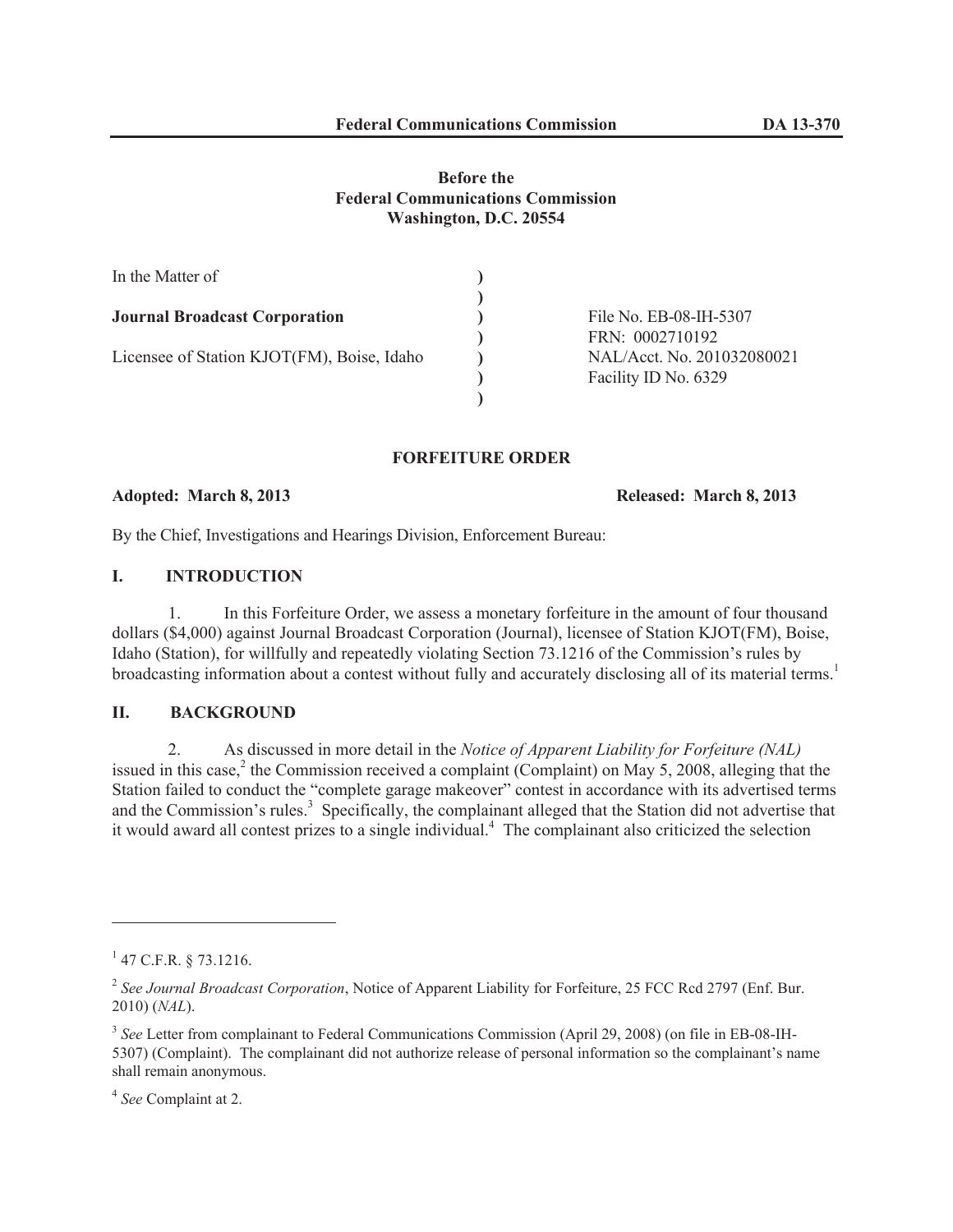process and claimed that the contest was "fixed."<sup>5</sup>

3. On April 17, 2009, the Enforcement Bureau (Bureau) sent a letter of inquiry (LOI) to Journal regarding the contest.<sup>6</sup> In its response, Journal acknowledged that it conducted the "Ultimate Garage" contest (Contest) in April 2008.<sup>7</sup> Journal stated that it promoted the Contest using "live-read" and recorded broadcast announcements.<sup>8</sup> Journal noted that, as a "standard practice," it would refer to the Station's website in its live-read announcements.<sup>9</sup> Journal represented that the Station's website contained the official Contest rules.<sup>10</sup> The website rules referred to single and multiple prize "winners."<sup>11</sup>

4. In view of the evidence in this case, including Journal's admissions, the Bureau issued the *NAL* that proposed a forfeiture of four thousand dollar (\$4,000).<sup>12</sup> The *NAL* found that "Journal" failed to fully and accurately disclose all material terms" of the Contest, and, in particular, its singlewinner nature and how the winner would be selected.<sup>13</sup> The *NAL* also noted that Journal failed to fully disclose the prizes being awarded or their values.<sup>14</sup> In its response, Journal requests that the proposed forfeiture be cancelled or reduced to an admonishment.<sup>15</sup> Journal claims that the name of the Contest

8 *Id.* at 2, 4.

<sup>10</sup> *See id.*; *see also id.* at Ex. 3 (screenshot of website rules stating, at the top of the rules section, "Official Rules" KJOT Ultimate Garage Contest Rules THE FOLLOWING ARE CONTEST RULES FOR the J015 Ultimate Garage contest").

<sup>11</sup> *See id.* at Ex. 3, paras. 3 (referring to multiple winners), 6 (referring to single and multiple winners), 8–9 (referring to a single winner). *See also infra* note 56 (explaining why the website rules more strongly indicate there would be multiple winners, as opposed to a single winner).

<sup>12</sup> *See NAL*, 25 FCC Rcd at 2801–2, paras. 9–12.

<sup>13</sup> *Id.* at 2801–2, paras. 9–10.

<sup>&</sup>lt;sup>5</sup> *Id*. The *NAL* found that there was insufficient evidence to conclude that the Station pre-determined the winner. *NAL*, 25 FCC Rcd at 2802, para. 11.

<sup>&</sup>lt;sup>6</sup> See Letter from Rebecca Hirselj, Assistant Chief, Investigations and Hearings Division, FCC Enforcement Bureau, to Journal Broadcasting Corporation (April 17, 2009) (on file in EB-08-IH-5307).

<sup>&</sup>lt;sup>7</sup> See Letter from Sally Buckman and John Bagwell, counsel for Journal Broadcast Corporation, to Dana Leavitt, Investigations and Hearings Division, FCC Enforcement Bureau, at 1 (May 18, 2009) (on file in EB-08-IH-5307) (LOI Response).

<sup>&</sup>lt;sup>9</sup> See id. at 4 ("it is the Station's standard practice for live-read announcements to include a statement that listeners can visit the Station's website where full contest rules are available" and "[the] live-read announcements… included referrals to the station's website where listeners could obtain the full Contest rules"); *see also id.* at Ex. 2 (transcript of representative live-read announcement).

<sup>&</sup>lt;sup>14</sup> *Id.* at 2799 and 2801, paras. 6 ("The [website] Rules also do not list the prizes to be awarded, or their value.") and 9 (noting that several of the Station's recorded promotions vary in content and only mention certain prizes).

<sup>&</sup>lt;sup>15</sup> See Letter from John W. Bagwell, Esq., and Sally A. Buckman, Esq., counsel for Journal Broadcast Corporation, to Hillary S. DeNigro, Chief, Investigations and Hearings Division, FCC Enforcement Bureau, at 8 (April 23, 2010) (on file in EB-08-IH-5307) (NAL Response).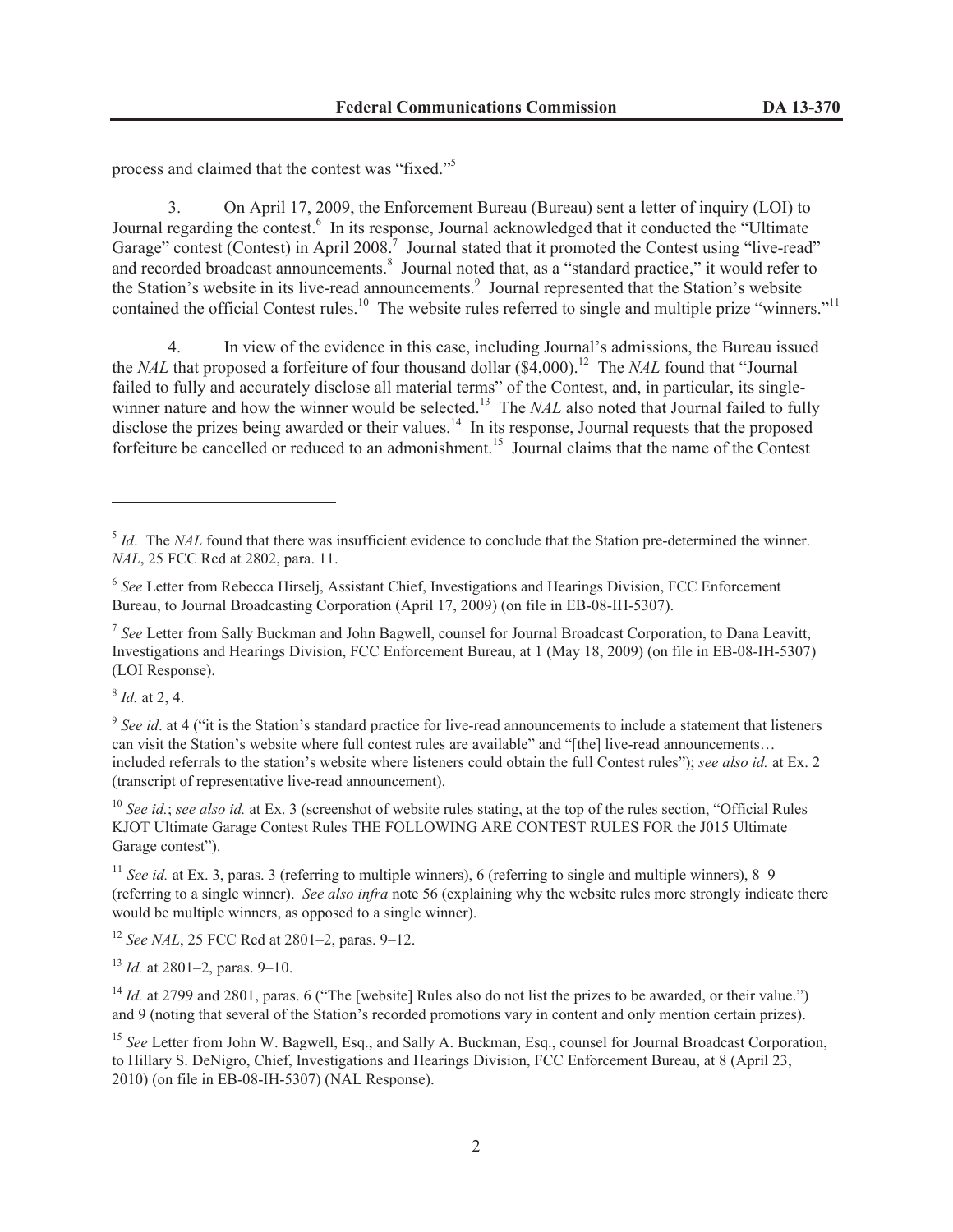itself, "Ultimate Garage," clearly disclosed that there would be a single winner.<sup>16</sup> In addition, Journal asserts that two of its ten recorded broadcast announcements included disclosures of the winner-take-all nature of the Contest.<sup>17</sup> It also claims that the Station disclosed how a winner would be selected when it advertised that listeners had to "qualify" for the Contest.<sup>18</sup> It further claims that other selection criteria were immaterial.<sup>19</sup> We reject these arguments, as discussed below.

### **III. DISCUSSION**

5. Under Section 73.1216 of the Commission's rules, a licensee "that broadcasts or advertises information about a contest it conducts shall fully and accurately disclose the material terms of the contest, and shall conduct the contest substantially as announced or advertised."<sup>20</sup> Material terms, among other things, include the time and means of selection of winners and the extent, nature, and value of prizes.<sup>21</sup> Generally speaking, the time and manner of disclosure of the material terms are within a licensee's discretion, as recognized by Journal in its NAL Response.<sup>22</sup> However, that discretion is not unfettered.<sup>23</sup> Rather, a licensee is obligated to disclose material terms "at the time the audience is first told how to enter or participate."<sup>24</sup> Moreover, this obligation "continues" and "material terms should be disclosed periodically by announcements broadcast on the station conducting the contest."<sup>25</sup>

 $^{16}$  *Id.* at 4–5.

<sup>17</sup> *Id.*

<sup>18</sup> *Id.* at 7–8.

<sup>19</sup> *Id*.

 $^{20}$  47 C.F.R. § 73.1216.

 $^{21}$  *Id.*, Note 1(b).

<sup>22</sup> NAL Response at 3. *See also* 47 C.F.R. § 73.1216, Note 2 ("In general, the time and manner of disclosure of the material terms of a contest are within the licensee's discretion."); *Multicultural Radio Broadcasting Licensee, LLC*, Notice of Apparent Liability for Forfeiture, 22 FCC Rcd 21555, 21558, para. 7 (Enf. Bur. 2007).

<sup>23</sup> *See Good Karma Broadcasting, LLC*, Forfeiture Order, 27 FCC Rcd 10938, 10943, para. 11 (Enf. Bur. 2012) (rejecting claim that it was within licensee's discretion to withhold broadcasting information about certain contest prizes that the licensee believed were not worthy of disclosure) (forfeiture paid); *cf. Multicultural Radio Broadcasting Licensee, LLC*, 22 FCC Rcd at 21559, para. 10 (holding that the licensee violated Section 73.1216 by failing to disclose that employees were ineligible to participate in a contest, rejecting the licensee's argument that disclosure was unnecessary because employees were expected to know they were ineligible).

<sup>24</sup> 47 C.F.R. § 73.1216, Note 2 ("the obligation to disclose the material terms arises at the time the audience is first told how to enter or participate and continues thereafter"). *See also Kiro, Inc.*, Letter, 5 FCC Rcd 7105 (Mass Media Bur. 1990) (holding that the station violated Section 73.1216 where contest term was not announced at the outset of the contest or in a reasonable number of announcements thereafter).

<sup>25</sup> 47 C.F.R. § 73.1216, Note 2 ("The material terms should be disclosed periodically by announcements broadcast on the station conducting the contest, but need not be enumerated each time an announcement promoting the contest is broadcast."). *See also Good Karma*, 27 FCC Rcd at 10942, para. 9 (holding that the station violated Section 73.1216 by failing to broadcast with sufficient frequency announcements disclosing material terms).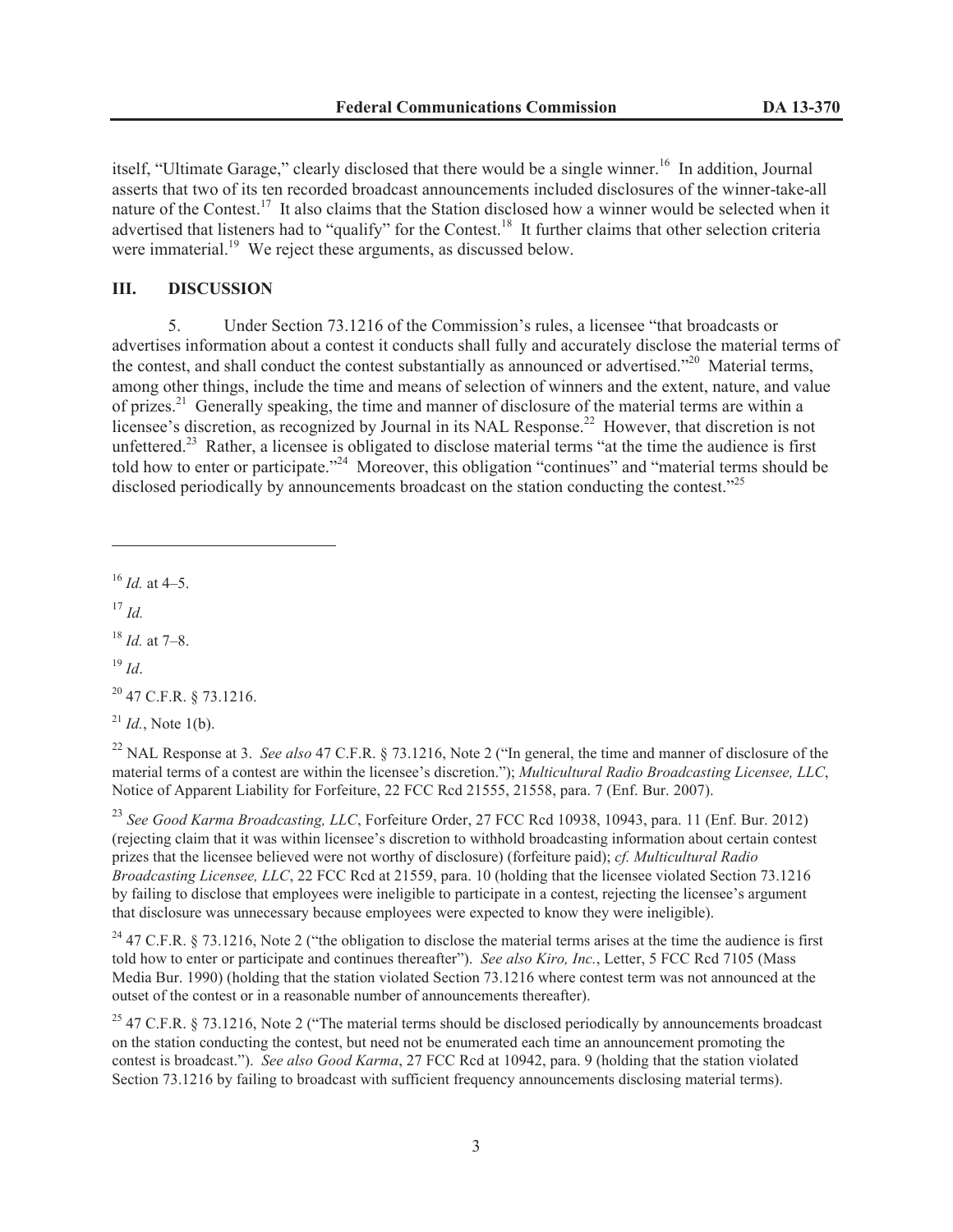### **A. Journal Failed to Fully and Accurately Disclose When a Winner Would Be Selected**

6. Neither the live-read announcements nor the recorded promotions disclosed when the winner would be selected.<sup>26</sup> Thus this material term was never broadcast. The website rules referenced in the live-read announcements imply that winner(s) would be selected on April 26, 2008.<sup>27</sup> However, we repeatedly have held that "any non-broadcast means used by a Station to announce contest rules can only supplement, but not replace, the obligation to broadcast a Contest's material terms."<sup>28</sup> Because no broadcast promotion disclosed when a winner would be selected, Journal violated Section 73.1216.<sup>29</sup>

#### **B. Journal Failed to Fully and Accurately Disclose How a Winner Would Be Selected**

7. Neither the live-read announcements nor the recorded promotions disclosed the means of selection of winners.<sup>30</sup> We reject Journal's claim that by announcing that listeners had to "qualify," the Station properly disclosed how a winner would be selected.<sup>31</sup> Merely telling listeners that they had to qualify for the Contest told them nothing about the two-hour, multi-step elimination process in which they would be required to participate (even after qualifying) in order to have a chance at winning.<sup>32</sup> Briefly, after the 105 qualifying contestants were assembled on the day of the event, each pulled a numbered toy from a bucket; the number corresponded to a "qualifier bag" that the Station then distributed to each contestant.<sup>33</sup> The Station next winnowed the contestants to ten by eliminating those whose bags did not contain certain specific items.<sup>34</sup> The ten finalists' bags contained a key code, and whoever's key code unlocked the garage door won all prizes.<sup>35</sup> None of Journal's broadcast promotions

<sup>26</sup> *See* LOI Response at Ex. 1 (recorded promotions), Ex. 2 (representative live-read announcement).

<sup>&</sup>lt;sup>27</sup> In particular, the website rules state that Contest qualifiers "must appear on April  $26<sup>th</sup>$ , 2008, at Stor More [sic] Sheds," "must check in by 3pm,"and "must be present to win." *See id.* at Ex. 3.

<sup>28</sup> *CBS Radio Holdings, Inc.*, Notice of Apparent Liability for Forfeiture, 27 FCC Rcd 10099, 10102, para. 8 (Enf. Bur. 2012) (response pending); *see AK Media Group, Inc.*, Notice of Apparent Liability for Forfeiture, 15 FCC Rcd 7541, 7543, para. 7 (Enf. Bur. 2000) (holding that while non-broadcast disclosures can supplement broadcast announcements, they cannot act as a substitute for broadcast announcements); *Clear Channel Communications, Inc.*, Notice of Apparent Liability for Forfeiture, 27 FCC Rcd 343, 345–46, paras. 6–7 (Enf. Bur. 2012) (finding contest rules that are posted only on the station's website were insufficient to meet the contest rule's requirements concerning broadcast of material terms; also finding the substance of the online rules to be deficient in communicating material terms to the public).

<sup>29</sup> 47 C.F.R. § 73.1216. *See also AMFM Broadcasting Licenses, LLC,* Notice of Apparent Liability for Forfeiture, 24 FCC Rcd 1529, 1533, para. 9 (Enf. Bur. 2009) (holding that station violated Section 73.1216 by failing to properly disclose when the drawing would take place, among other material contest terms).

<sup>30</sup> *See* LOI Response at Ex. 1 (recorded promotions), Ex. 2 (representative live-read announcement).

<sup>&</sup>lt;sup>31</sup> NAL Response at 7.

 $32$  Complaint at 2 (stating that there was a "2-1/2 hours [sic] wait" before a winner was selected).

<sup>&</sup>lt;sup>33</sup> *See NAL*, 25 FCC Rcd at 2797–98, para. 3 (describing selection process).

<sup>34</sup> *Id.*

<sup>35</sup> *Id.*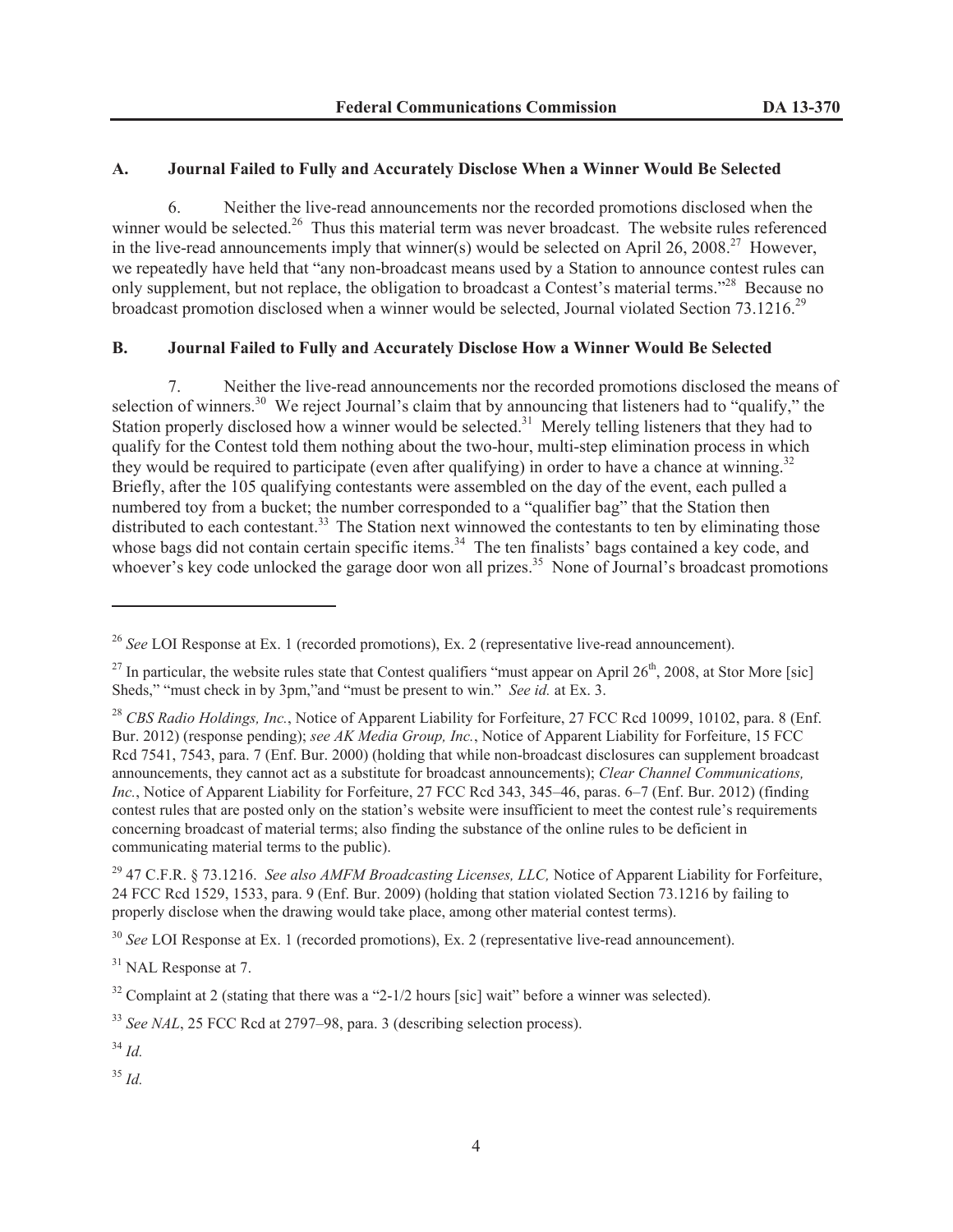disclosed that contestants would need to participate in this lengthy process; nor did they disclose any part of this process, in violation of Section 73.1216.

8. Journal argues that Section 73.1216 grants licensees "broad discretion" in "determining which terms must be disclosed as material."<sup>36</sup> We disagree. Section 73.1216 states that licensees "shall" fully and accurately disclose the material terms of the contest."<sup>37</sup> Failure to do so violates Section 73.1216. Licensees have no discretion to completely withhold material terms from disclosure.<sup>38</sup> We also reject Journal's claim that the only material term here was telling listeners that they had to "qualify" to win.<sup>39</sup> Although material terms may vary based on the nature of a contest,<sup>40</sup> Section 73.1216 is clear that the "means of selection of winners" is generally considered a "material term."<sup>41</sup> In this case, the facts do not warrant departing from that general assessment, particularly given the length and complexity of the selection process used in the Contest. Therefore, we affirm our *NAL* finding that Journal violated Section 73.1216 by failing to disclose how a winner would be selected.

## **C. Journal Failed to Appropriately Disclose the Single-Winner Nature of the Contest**

9. Journal was required to disclose the single-winner nature of the Contest when it first disclosed how listeners could enter or participate in the Contest.<sup>42</sup> Journal first disclosed how listeners could enter or participate in the Contest in a live-read announcement, which explained how listeners could "qualify" for the Contest.<sup>43</sup> That announcement also referenced the Station's website,<sup>44</sup> which contained supplemental qualification information.<sup>45</sup> However, the live-read announcement failed to disclose that the Contest would award all of the prizes to a single winner. Thus, Journal failed to announce the single winner nature of the Contest at the time the audience was first told how to enter or participate, in violation of Section 73.1216.

<sup>36</sup> NAL Response at 3.

<sup>37</sup> 47 C.F.R. § 73.1216.

<sup>38</sup> *See supra* note 23 (citing relevant cases).

<sup>&</sup>lt;sup>39</sup> NAL Response at 7.

 $40$  47 C.F.R. § 73.1216, Note 1(b).

<sup>41</sup> *Id.*

 $42$  47 C.F.R. § 73.1216, Note 2 (stating that "the obligation to disclose the material terms arises at the time the audience is first told how to enter or participate"). *Cf. Access 1 New Jersey Licensing Co.*, 22 FCC Rcd at 4235 (holding that station violated Section 73.1216 when it changed a rule governing the operation of the contest).

<sup>43</sup> *See* LOI Response at 2 (explaining that it was the Station's practice to initiate live-read announcements prior to, or on the same date as, the recorded announcements); *id.* at Ex. 2 (representative live-read announcement).

<sup>44</sup> *See* LOI Response at Ex. 3 (stating "[o]nly one qualifier or winner per family and per household is permitted," that "[q]ualifiers will be chosen at random," and that the "Contest can be entered at specified sponsor locations, or via on-air contesting").

<sup>45</sup> *See AK Media Group, Inc.*, 15 FCC Rcd at 7543, para. 7 (holding that while non-broadcast disclosures can supplement broadcast announcements, they cannot act as a substitute for broadcast announcements).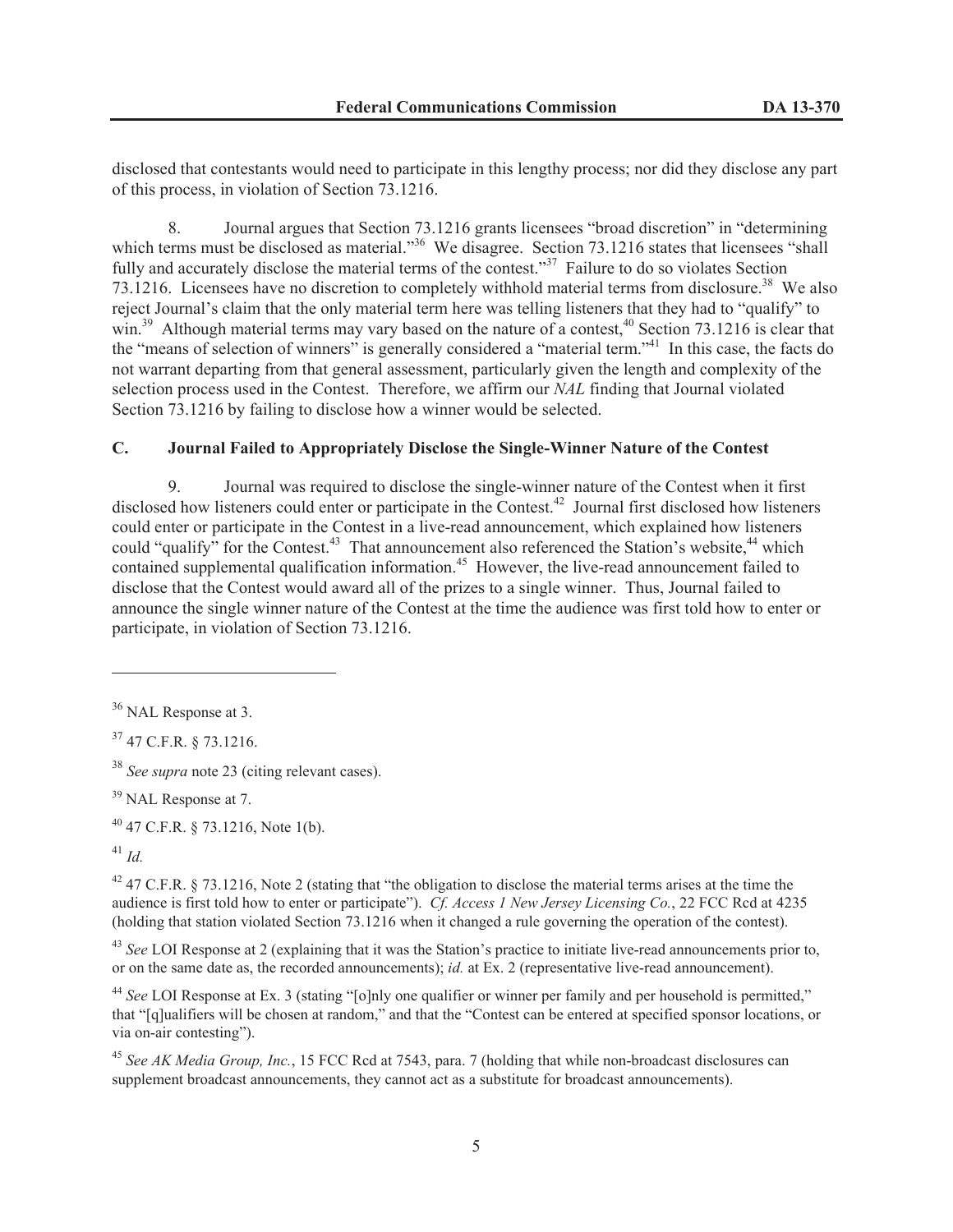10. We recognize that Bob Rosenthal, General Manager of the Station, has stated under penalty of perjury (in a declaration attached to Journal's NAL Response) that the recorded promotions were broadcast throughout the contest period.<sup>46</sup> Journal argues that this "evidenc[es] that the Station affirmatively broadcast disclosure of the single winner material term."<sup>47</sup> We agree. However, neither Journal nor Rosenthal has shown that the Station broadcast any announcement disclosing the single-winner nature of the Contest when it *first* told the audience how to enter or participate in the Contest.

11. In addition, only two of the recorded promotions disclosed the single winner aspect of the contest. Even if we credit Journal with broadcasting those recorded announcements on a few occasions over the four week Contest period, we cannot find that Journal "periodically" broadcast this material term as required by Section 73.1216.<sup>48</sup> We note that Journal previously admitted that "[t]he Station's records . . . do not reflect which recorded announcement was broadcast at which time."<sup>49</sup> Moreover, the live-read announcements, which were read multiple times during each of the four daily shifts, wholly failed to disclose the single-winner format.<sup>50</sup> Indeed, the live-read announcements referred listeners to the Station's website, where the alleged "Official" Contest rules disclosed that there would be multiple winners.<sup>51</sup> We therefore affirm the finding in the *NAL* that Journal violated Section 73.1216 by failing to initially or periodically disclose the single-winner aspect of the Contest.

12. We find no merit in Journal's claim that the contest name, "Ultimate Garage," clearly disclosed that there would be a single winner.<sup>52</sup> Journal cites no precedent in support of its position. It also fails to cite any direct evidence showing that any listener or contestant equated "Ultimate Garage" with "single winner," let alone evidence sufficient to warrant a finding that the Contest name inherently disclosed a single winner. We note that two contestants (the complainant and her son) were confused.<sup>5</sup>

<sup>49</sup> *See* LOI Response at 2; *see also Good Karma*, 27 FCC Rcd at 10942, para. 9 (holding that the station violated Section 73.1216 by failing to broadcast with sufficient frequency announcements disclosing material terms).

<sup>50</sup> *See* LOI Response at 2–4.

<sup>51</sup> *See infra* note 56.

<sup>&</sup>lt;sup>46</sup> NAL Response, Declaration of Bob Rosenthal (Rosenthal NAL Response Declaration).

<sup>&</sup>lt;sup>47</sup> NAL Response at 4.

<sup>48</sup> *See supra* note 42; *see also Isothermal Community College,* Notice of Apparent Liability for Forfeiture, 18 FCC Rcd 23932, 23933–34, paras. 4–6 (Enf. Bur. 2003) (holding that the station violated Section 73.1216 for failing to regularly broadcast announcements disclosing the contest's rules; rejecting argument that there was no need to periodically broadcast "simple" contest rules); *cf. Arnold*, Notice of Apparent Liability for Forfeiture, 8 FCC Rcd 41 (Mass Media Bur. 1992) (noting that the station's records failed to show that the contest prize was ever awarded, holding that the station violated Section 73.1216 by failing to conduct the contest substantially as advertised).

<sup>52</sup> *See* NAL Response at 5 (arguing that the "contest name, the 'Ultimate Garage,' inherently states that the contest winner was to receive a single prize").

<sup>&</sup>lt;sup>53</sup> Journal represented in its LOI Response that promotions used at the giveaway event "emphasized" that it was the "Ultimate Garage" contest. *See* LOI Response at 7. Yet the complainant and her son, both of whom were contestants, nevertheless were confused about the number of winners.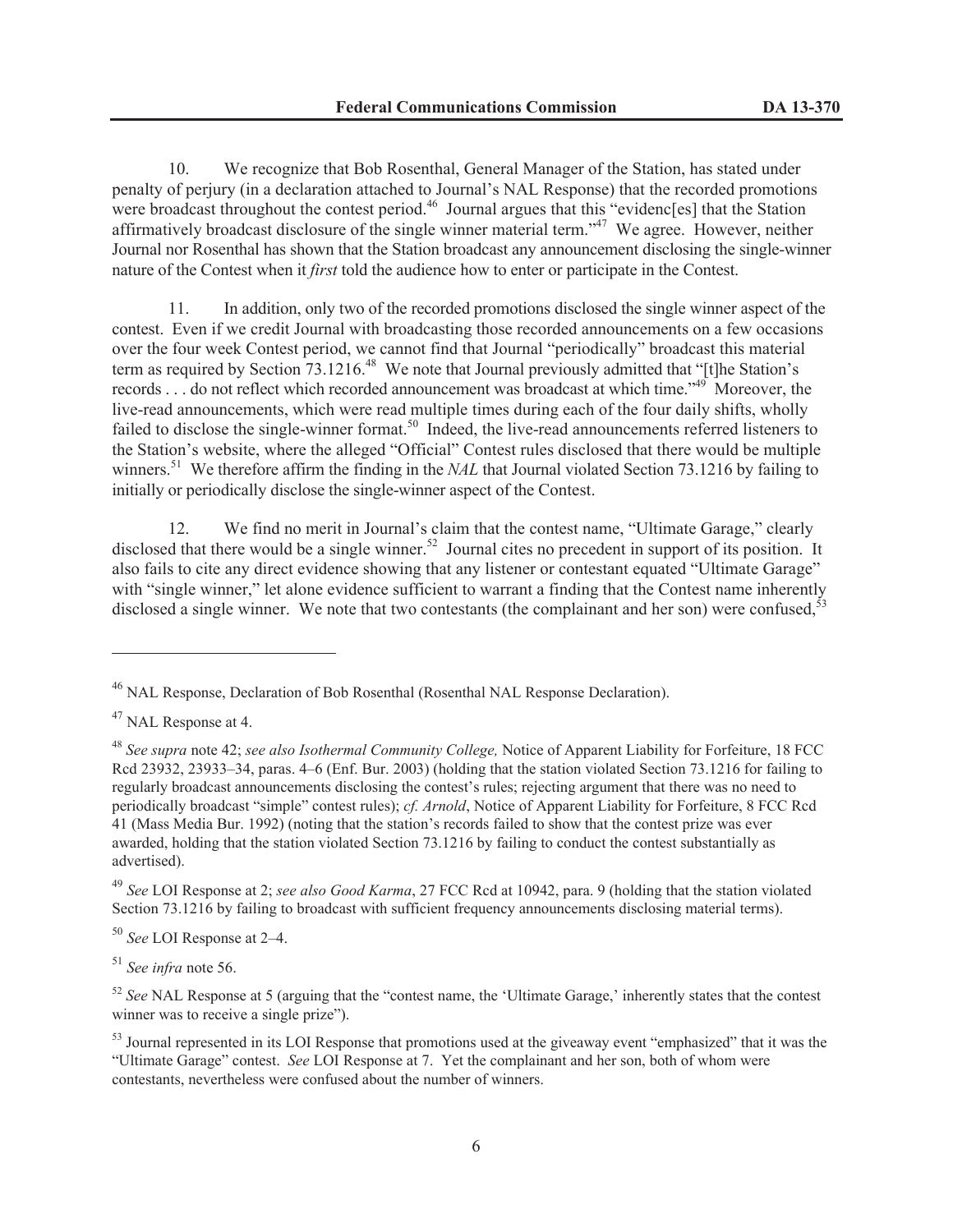which weakens Journal's claim that the single-winner nature of the Contest was "baked into" its name.<sup>54</sup> Moreover, the website rules refer to both single and multiple winners,  $55$  and appear more strongly to disclose that there would be *multiple* winners,<sup>56</sup> which underscores the lack of clarity on this point.

### **D. Journal Failed to Fully and Accurately Disclose the Nature, Extent, and Value of Prizes**

13. The Station awarded the following prizes to the winner:

A 2001 Honda Civic A set of tires and wheels for the Honda Civic Tinting and Customizing for the Honda Civic A \$500.00 gift card from R.C. Willey A \$500.00 gift certificate from Stor Mor Sheds Custom Garage Cabinets A Trimmer A Honda CRF-50 dirt bike A stair stepper A Traeger wood pellet grill A 15 drawer tool chest A toolbox shaped refrigerator and beer A Nintendo Wii system and 6 games A one-night stay from Anniversary  $\text{Inn}^{57}$ 

However, Journal failed to fully and accurately disclose in its broadcast promotions the nature, extent, and value of these prizes. Each of Journal's recorded promotions referenced only a few select prizes,<sup>58</sup> and the live-read announcement only (and vaguely) referenced "cool stuff from Larry Miller Honda and

<sup>57</sup> *Id.* at 5.

<sup>54</sup> *See* NAL Response at 8.

<sup>55</sup> *See AMFM Broadcasting Licenses, LLC*, 24 FCC Rcd at 1533, para. 9 (holding that broadcast announcements and website rules failed to inform the public of the contest's material terms).

<sup>56</sup> *See* LOI Response at Ex. 3, paras. 2–3, 6, 8–9. In particular, paragraph 2 states that there can only be one "winner" per family; paragraph 3 refers to multiple "winners"; and paragraph 6 begins with "winners" and uses the term near the end of that paragraph, which implies that the use of "winner" in the middle of that paragraph is a reference to individual winners of certain prizes. *See id.* In light of the foregoing, one reasonably could infer that "winner" found in later paragraphs is referring to specific winners of different prizes. *See id.*

<sup>&</sup>lt;sup>58</sup> *Id.* at Ex. 1. The ten recorded promotions, collectively, identify the following specific prizes that would be awarded: "a Honda Accord . . . [p]imped-out by Sun Busters and Big-O Tires," a Honda Civic, a Nintendo Wii, a Traeger grill, and a toolbox refrigerator from Budweiser. The ten recorded promotions, collectively, also state or imply that the Ultimate Garage would contain other products provided by Carl's Cycle, Treasure Valley Echo Dealers, Total Garage, Idaho Athletic Club, and Stor Mor Sheds; however, the promotions do not further specify the Contest prizes being provided by these entities. *Id.*; *see also NAL*, 25 FCC Rcd at 2798, para. 4, n.18 (discussing prizes disclosed by recorded promotions).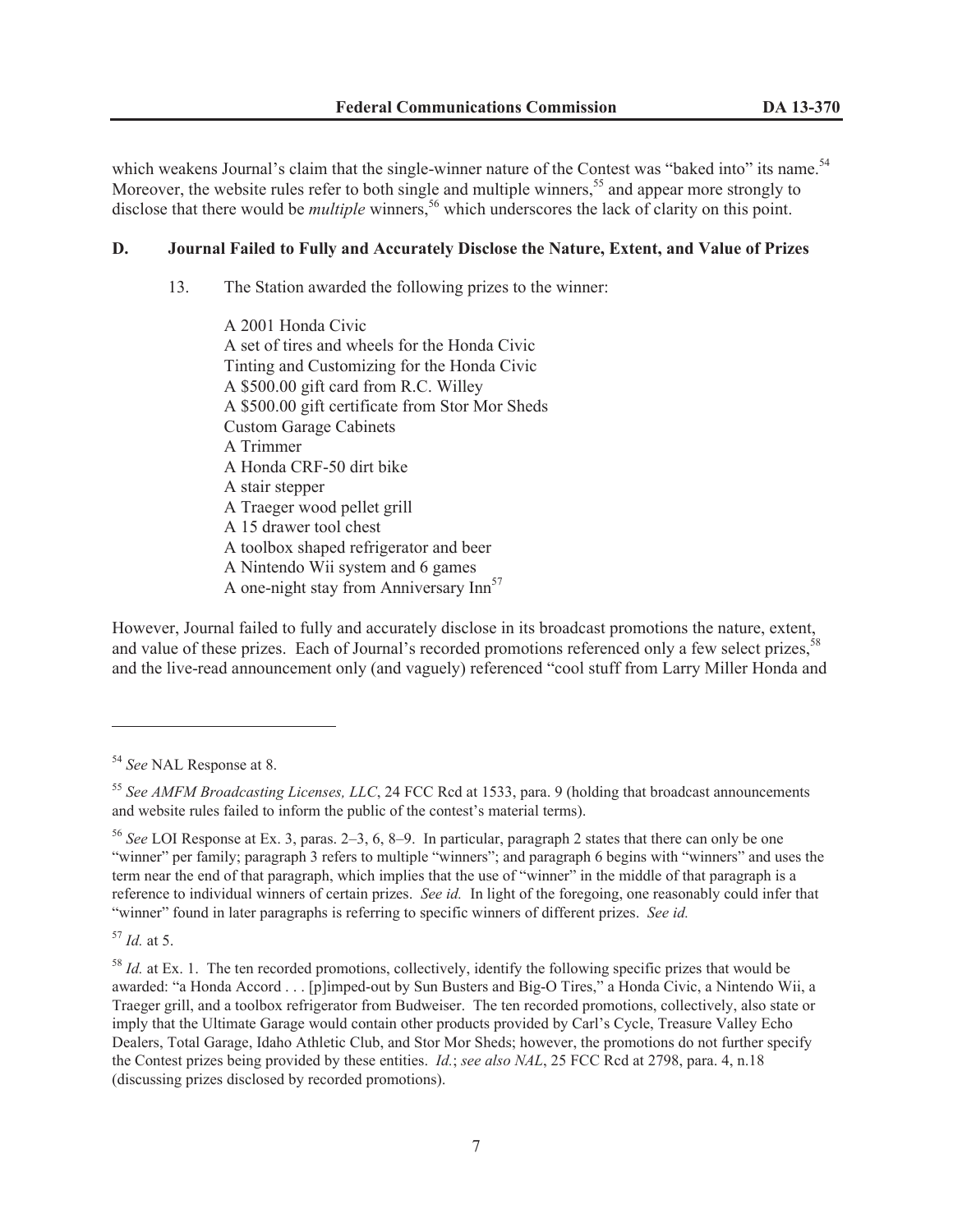Mountain Dew."<sup>59</sup> In its LOI Response, Journal claimed that the "Contest's . . . prizes . . . were posted on the Station's website."<sup>60</sup> However, the website screenshots that Journal cited in support of its position do not list the prizes. $61$ 

14. In addition, to the extent we credit Journal with broadcasting all recorded promotions during the Contest period,<sup>62</sup> we can reasonably infer that the Station promoted it would give away a "Honda Accord from Larry Miller Honda…Pimped Out by Sun Busters and Big-O Tires" as well as a "Honda Civic from Larry Miller Honda."<sup>63</sup> Yet the Station only awarded a Honda Civic, which generally is a less expensive car than a Honda Accord. Moreover, the Civic was more than six years old at the time of the Contest.<sup>64</sup> No broadcast promotion disclosed that the Station was giving away used or older model car(s), was giving away only a single car, or was substituting a lower tier model (the Civic) for the higher tier model (the Accord).<sup>65</sup> These failures violate Section 73.1216.<sup>66</sup> We note that the website rules state that the Station "may, due to the unavailability of prizes awarded, substitute another prize of equal or greater value."<sup>67</sup> However, online disclosure of contest terms does not substitute for broadcast announcements of such terms.<sup>68</sup> In any event, the instant record does not demonstrate that the 2001 Civic in question was equal or greater value to a "Pimped Out" Accord, and no prize of equal or greater value was substituted for the missing Accord.

15. Journal claims that it structured the Contest to provide the winner with a variety of prizes that would result in that individual "possessing" the "Ultimate Garage."<sup>69</sup> However, the phrase "Ultimate

<sup>61</sup> *See id.* at Ex. 3.

<sup>62</sup> *See* NAL Response, Rosenthal NAL Response Declaration at para. 2 ("The recorded promotional announcements submitted by Journal regarding the 2008 KJOT(FM) Ultimate Garage contest were broadcast throughout the period in which that contest was conducted by KJOT(FM).").

 $63$  LOI Response at Ex. 1.

<sup>59</sup> *See* LOI Response at Ex. 2 (representative live-read announcement).

<sup>&</sup>lt;sup>60</sup> See id. at 4 ("In addition to the material terms contained in the on-air announcements broadcast by the station, the Contest's rules, prizes and sponsors, and the locations of enter-to-qualify drop-boxes were posted on the Station's website. *See* Exhibit 3.").

<sup>64</sup> *See Stoner Broadcasting System, Inc.*, Memorandum Opinion and Order, 7 FCC Rcd 3574, para. 2 (Mass Media Bur. 1992) (finding that forfeiture was appropriate where "broadcast promotions…appeared to indicate that \$100,000 worth of automobiles would be given away as prizes, when in fact the prize was one car worth substantially less than that amount").

<sup>65</sup> *See id.*; *see also Good Karma*, 27 FCC Rcd at 10943, para. 12 ("By announcing one prize and awarding another without any broadcast notice that such a substitution might occur, Good Karma failed to adequately announce the nature of the prize and failed to conduct the contest as announced.").

<sup>66</sup> *See Good Karma*, 27 FCC Rcd at 10942–43, paras. 10–12.

 $67$  LOI Response at Ex. 3, para. 10.

<sup>68</sup> *See Good Karma*, 27 FCC Rcd at 10943, para. 13.

<sup>69</sup> LOI Response at 2.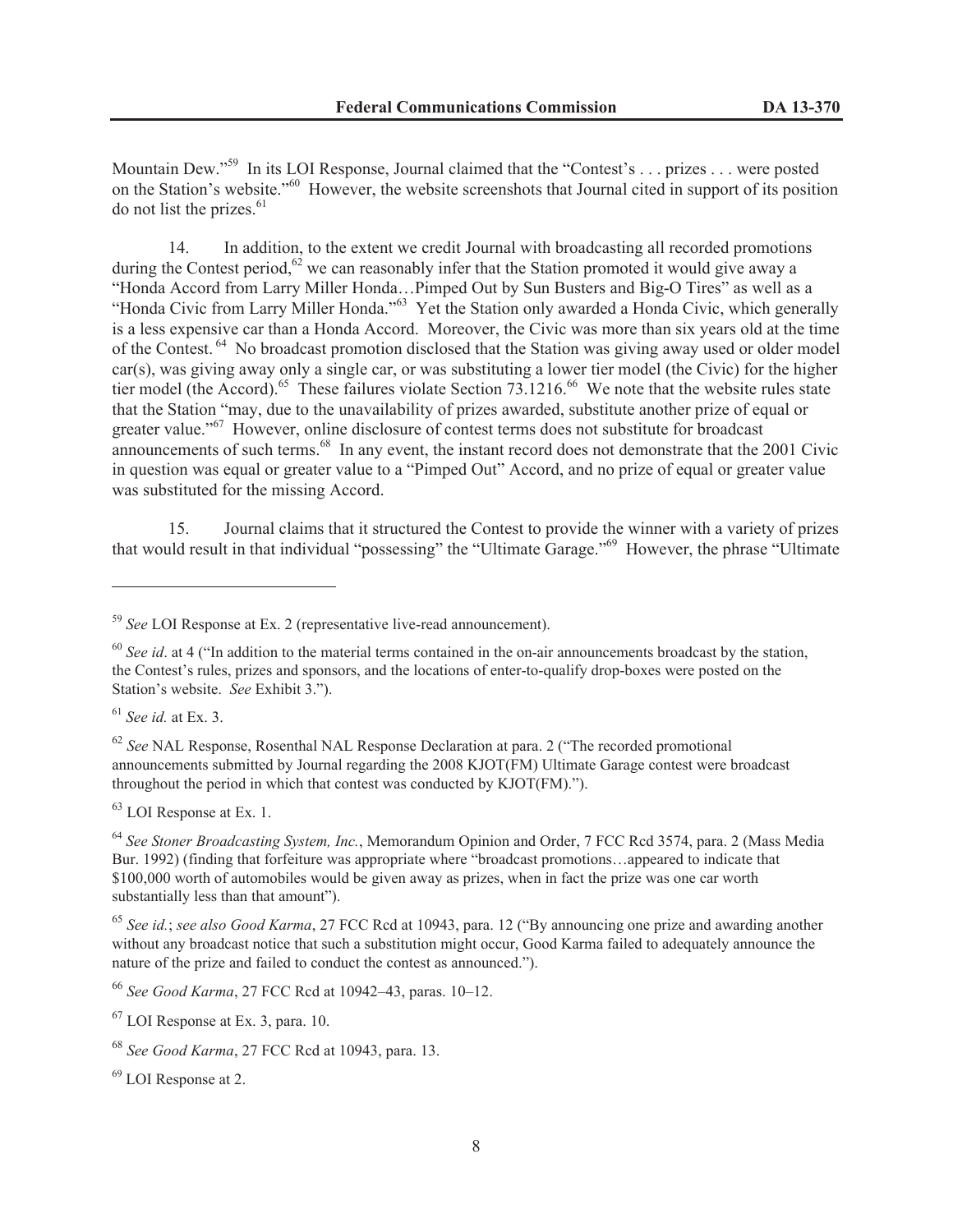Garage" provides no information about the actual prizes being awarded. We note that some of the prizes (for example, a one-night stay from Anniversary Inn) are not consistent with the alleged "Ultimate Garage" contest theme. We also note that the winner was *not* awarded an actual garage, but a \$500.00 gift certificate from Stor Mor Sheds, which begs the question (unanswered on the record before us) whether the garage itself was a prize, and if so, whether the \$500.00 gift certificate reflected the value of the actual garage structure. We therefore find that Journal failed to fully and accurately disclose the nature, extent, and value of the Contest prizes, in violation of Section  $73.1216$ <sup>70</sup>

### **E. Proof of Actual Listener Injury Is Not Required to Sustain a Forfeiture**

16. Journal claims that the *NAL* improperly relied on announcements made at the giveaway event, as opposed to broadcast announcements, as a basis for finding Journal apparently liable. We disagree. The *NAL* found that Journal violated Section 73.1216 because it failed to disclose material terms in its broadcast promotions, errors that were exacerbated by Journal's web-based contest rules.<sup>71</sup> We also reject Journal's contention that the Complaint only focused on off-air conduct. The Complaint explains that the complainant's son apparently "never heard" the "winner-take-all theme" that Journal's General Manager claimed had been advertised on the station.<sup>72</sup> Journal appears to concede that the Complainant's son (who had pre-qualified for the event) was a Station listener.<sup>73</sup> It therefore seems reasonable to interpret the "never heard" phrase in the Complaint as follows: the son was a Station listener that never heard any information (including in any broadcast promotion) disclosing there would be a single winner. In other words, insofar as the Complainant's son was a listener allegedly harmed by Journal's failure to disclose material terms of the Contest, the Complaint itself evidences actual listener harm.

17. Yet we need not find that the Complaint evidences listener harm to take action and impose a forfeiture. Journal's on-air promotion of the Contest provides sufficient grounds for the Bureau to take action.<sup>74</sup> Moreover, "proof of actual injury to the public" is not a necessary component when

 $72$  Complaint at 2 (explaining that the General Manager told complainant "a 'winner take all' theme was advertised on the station," but complainant's "son never heard that . . . .").

<sup>73</sup> *See* NAL Response at 7 ("other attendees, could have, *like the Complainant,* been *attending the event with Station listeners* who had pre-qualified" (emphasis added)).

<sup>74</sup> *See AMFM Broadcasting Licenses, LLC*, 24 FCC Rcd at 1532, para. 8 (explaining that the contest rule applies to all contests conducted by the licensee and broadcast to the public (citing *Amendment of Part 73 of the Commission's Rules Relating to Licensee-Conducted Contests,* Notice of Proposed Rulemaking, 53 FCC 2d 934 (1975))); *CBS Radio Inc. of Philadelphia*, Memorandum Opinion and Order, 24 FCC Rcd 10993, 10994–95, para. 4 (Enf. Bur. 2009) (rejecting argument that non-listener lacked standing to file broadcast contest complaint; explaining that the contest rule is designed to protect the general public from false, misleading, or deceptive licensee-conducted and advertised contests and does not preclude any member of the public from filing a complaint).

<sup>70</sup> *See Good Karma*, 27 FCC Rcd at 10942–43, paras. 10–11.

<sup>71</sup> *See NAL* at paras. 9 (finding that Journal failed to disclose there would be a single winner in its broadcast promotions, errors that were "replicated in its web-based Rules") and 10 (holding that "neither the live-read nor the recorded promotional announcements mention the Drawing or disclose how the winner would be selected," and that "[t]his deficiency" was "exacerbated by the same omission in the Station's web-based Rules").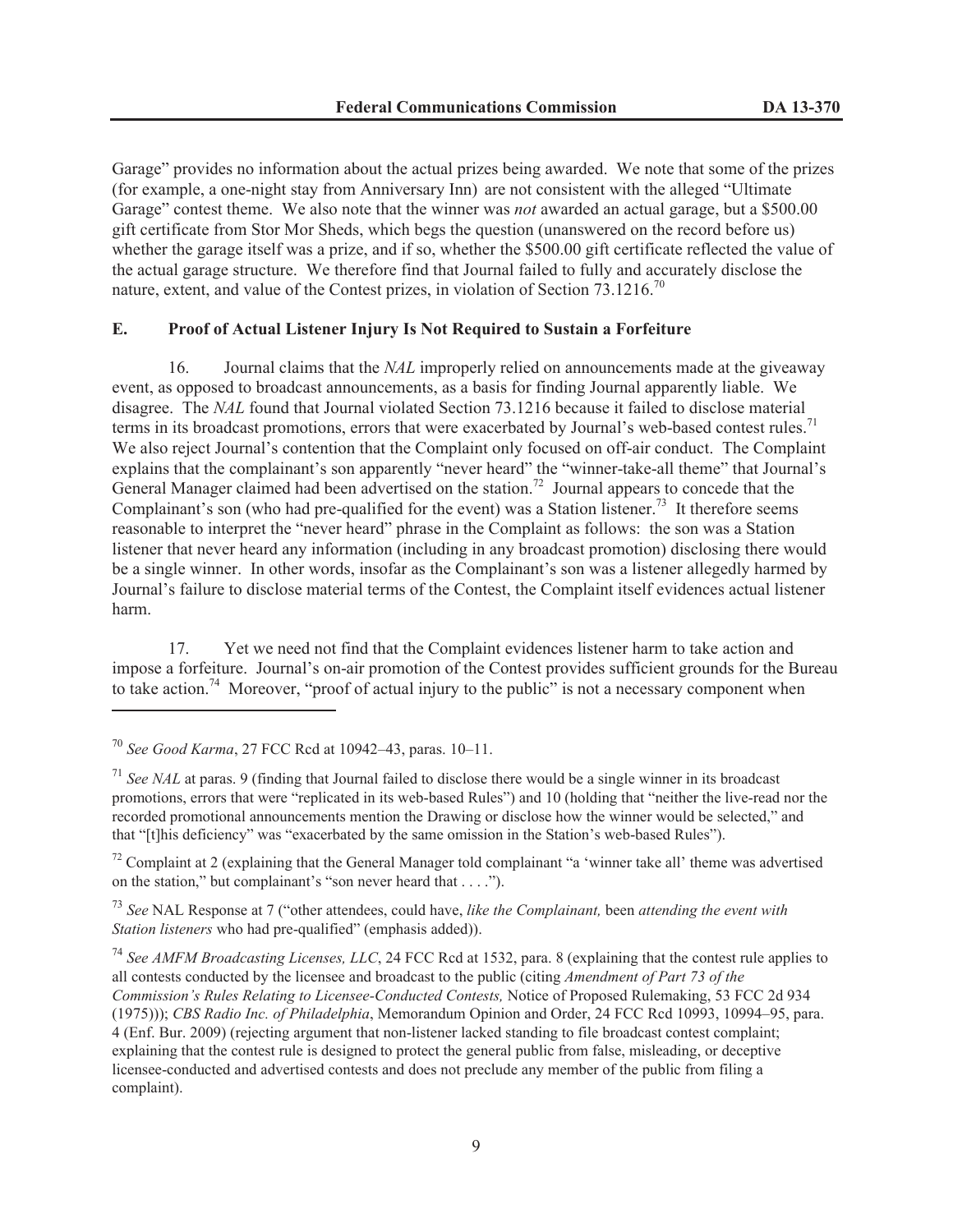determining a violation of Section 73.1216.<sup>75</sup> As shown above, Journal failed to broadcast accurate statements concerning the nature and value of contest prizes, the time and means of selection of winners, and the winner-take-all format of the Contest. This had the tendency to mislead the public about key elements of the operation of the Contest.<sup>76</sup> In addition, Journal's live-read announcements referred to the Station's website, so it is reasonable to infer that at least a portion of the listening public would have encountered the erroneous website information disclosing "multiple" winners.<sup>77</sup>

### **F. Forfeiture Amount**

18. Based on the evidence before us, and in view of the applicable law and Commission precedent, we find that Journal willfully and repeatedly violated Section 73.1216 of the Commission's rules and assess a monetary forfeiture in the amount of four thousand dollars (\$4,000). The forfeiture amount in this case was assessed in accordance with Section 503(b) of the Communications Act, $^{78}$ Section 1.80 of the Commission's rules,<sup>79</sup> and the Commission's forfeiture guidelines set forth in its *Forfeiture Policy Statement.*<sup>80</sup> In assessing forfeitures, Section 503(b) of the Act requires that we take into account the nature, circumstances, extent, and gravity of the violation, and with respect to the violator, the degree of culpability, any history of prior offenses, ability to pay, and other matters as justice may require.<sup>81</sup> As discussed above, we have examined Journal's response to the *NAL* pursuant to the aforementioned statutory factors, our rules, and our *Forfeiture Policy Statement*, and find insufficient basis for reduction.

19. Journal argues that its conduct, at most, warrants an admonishment. In support, Journal cites the Mass Media Bureau's admonishment in *Kevin Cooney*. <sup>82</sup> The Mass Media Bureau's judgment as to the appropriate sanction in that case, however, is not binding precedent and does not prevent the Bureau from imposing a forfeiture here.<sup>83</sup> The Bureau has broad discretion to consider a variety of

<sup>78</sup> *See* 47 U.S.C. § 503(b).

<sup>79</sup> *See* 47 C.F.R. § 1.80.

<sup>81</sup> *See* 47 U.S.C. § 503(b)(2)(E).

<sup>82</sup> *See* NAL Response at 8 (citing *Kevin Cooney*, Letter, 5 FCC Rcd 7105 (Mass Media Bur. 1990)).

<sup>&</sup>lt;sup>75</sup> See WMJX, Inc., Decision, 85 FCC 2d 251, 269, para. 31 (1981) (stating that a "tendency to mislead the public" is enough for a contest description to constitute false, misleading or deceptive matter under Section 73.1216).

<sup>76</sup> *See id.* at 269–70, n.82.

<sup>77</sup>*See CBS Radio Holdings, Inc.*, Notice of Apparent Liability for Forfeiture, 27 FCC Rcd 10099, 10103, para. 10 (Enf. Bur. 2012) (holding that the public, which used a website to vote on pictures entered as part of a contest, would certainly have encountered the erroneous website postings).

<sup>80</sup> *See the Commission's Forfeiture Policy Statement and Amendment of Section 1.80 of the Rules to Incorporate the Forfeiture Guidelines*, Report and Order, 12 FCC Rcd 17087 (1997), *recons. denied*, 15 FCC Rcd 303 (1999) (*Forfeiture Policy Statement*).

<sup>83</sup> *See Gaston College*, Forfeiture Order, 25 FCC Rcd 982, 986, para. 10 (Enf. Bur. 2010) (imposing a forfeiture for licensee's failure to maintain and make available a public inspection file, declining to follow prior Media Bureau ruling that admonished a licensee for similar behavior); *see also Forfeiture Policy Statement,* 12 FCC Rcd (continued….)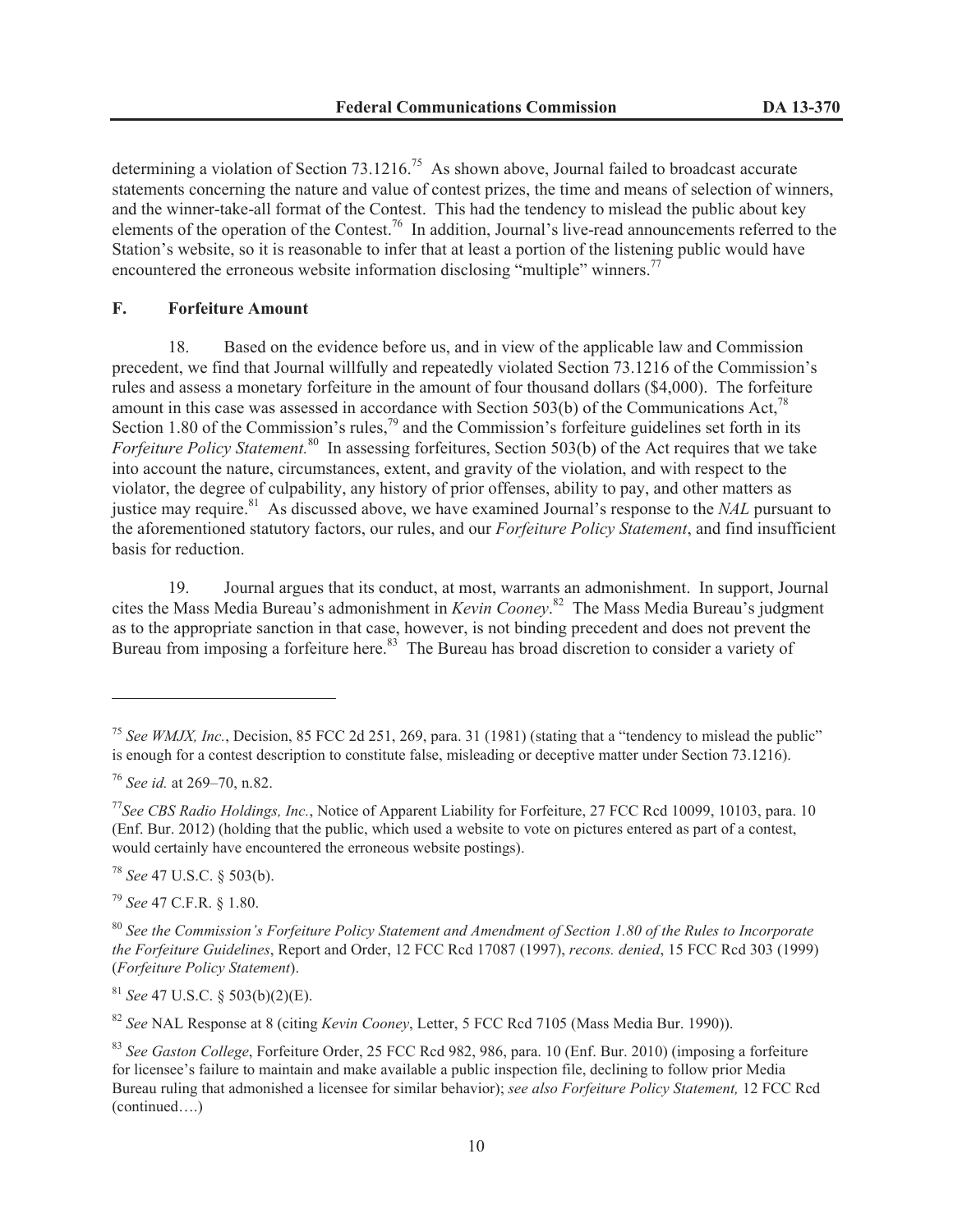factors in determining an amount of forfeiture, if appropriate, when faced with a violation of Commission rules.<sup>84</sup> As set forth in the NAL, the various factors applicable in proposing the forfeiture were duly considered in this case.

20. In any event, we disagree that the circumstances of this case warrant the result in *Kevin Cooney*, which involved more minor violations and justified a different result. In *Kevin Cooney*, the complainant misunderstood the contest term "enter as often as you like."<sup>85</sup> According to the licensee in that case, the term contemplated participation in various segments of the contest at issue, but actually prohibited duplicate entries (like the complainant's) from the same listener for the same music segment. The Mass Media Bureau determined that this exclusion, which could have been reasonably misunderstood, was a material term of the contest that should have been announced by the Station. It then determined that the overall circumstances of the case, which included consideration of the Station's offer to compensate the complainant and to take steps to assure accuracy in its contests, warranted an admonition.<sup>86</sup> The circumstances of the violations in the instant case, however, justify a forfeiture. Here, Journal failed to broadcast virtually any Contest term, and, in particular, failed to disclose there would only be a single winner, when and how that winner would be selected, and the nature, extent, and value of prizes. In contrast, in *Kevin Cooney*, the Station did announce material terms, except that one term was open to various interpretations, which the Mass Media Bureau determined should have been better defined.<sup>87</sup>

21. The Bureau's decision in this case is consistent with recent decisions concerning Section 73.1216. For example, in *Entercom* the Bureau entered a \$4,000 forfeiture based on a licensee's failure to conduct a contest as announced, even where (unlike Journal) the Station rectified the error with the complainant and assured the FCC it had taken steps to ensure that the mistake at issue would not occur in the future.<sup>88</sup> Accordingly, as a result of our review of Journal's response to the NAL, and in view of the statutory factors and the *Forfeiture Policy Statement*, we affirm the *NAL* and issue a forfeiture in the amount of  $$4,000$ .<sup>89</sup>

(Continued from previous page)

at 17102, para. 31 (rejecting proposal to always issue a warning to first-time violators, except in particular cases, because doing so "would greatly undermine the credibility and effectiveness of our overall compliance efforts").

<sup>84</sup> *See* 47 U.S.C. § 504(b) (authorizing the Commission to remit or mitigate forfeitures imposed "under such regulations and methods of ascertaining the facts as may seem to it advisable"); 47 C.F.R. § 1.80 (setting forth factors that the Commission must consider in determining what amount of forfeiture to impose).

<sup>85</sup> *See Kevin Cooney*, 5 FCC Rcd 7105.

<sup>86</sup> *See id.*

<sup>87</sup> *See id.*

<sup>88</sup> *See Entercom Wichita License, LLC*, Forfeiture Order, 24 FCC Rcd 1270, 1271, para. 4 (Enf. Bur. 2009).

 $89$  We caution licensees that future violations of comparable severity may incur higher penalties.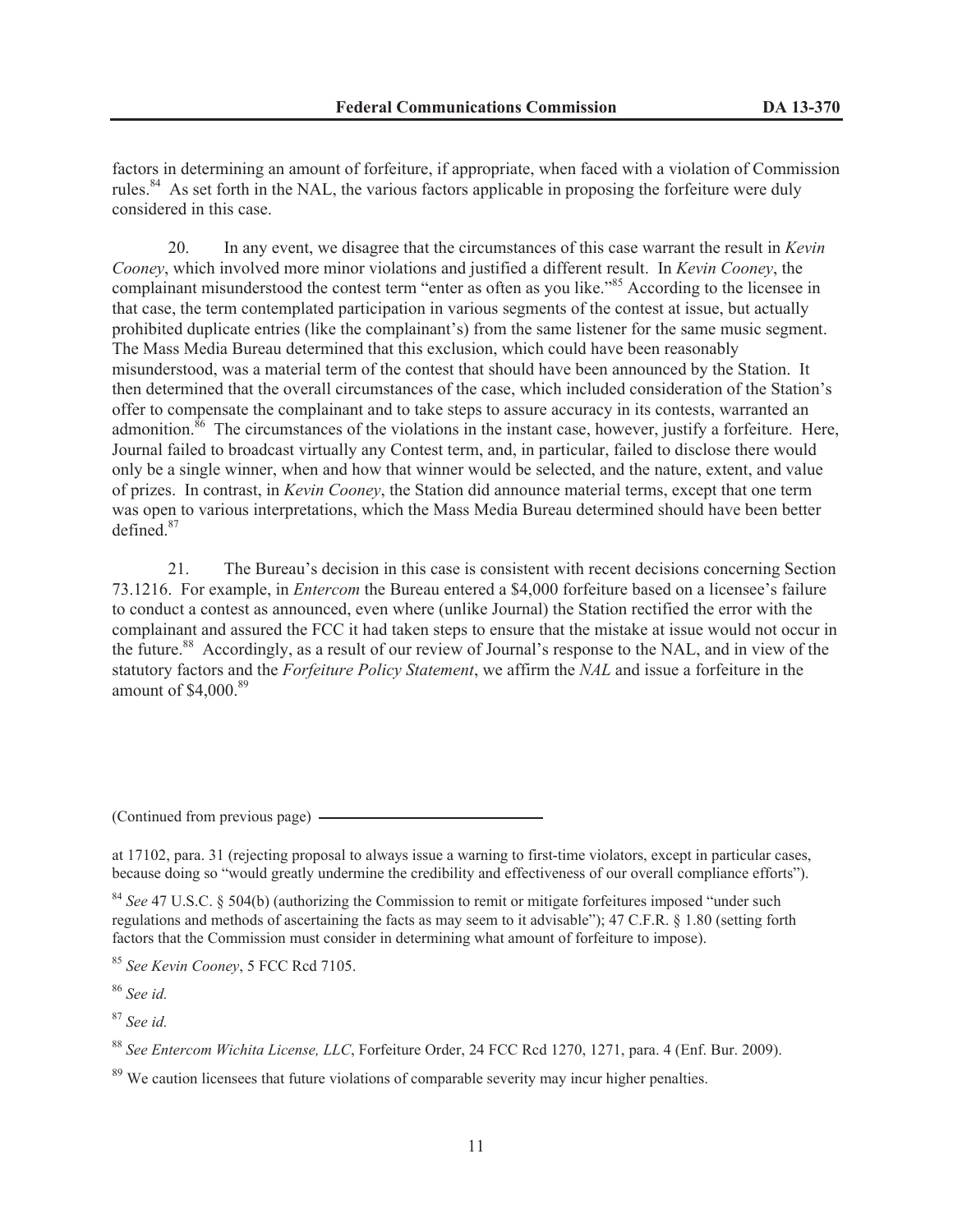### **IV. ORDERING CLAUSES**

22. **ACCORDINGLY**, **IT IS ORDERED** that, pursuant to Section 503(b) of the Communications Act of 1934, as amended,<sup>90</sup> Section 1.80 of the Commission's rules,<sup>91</sup> and authority delegated by Sections 0.111, 0.204, and 0.311 of the Commission's rules,<sup>92</sup> Journal Broadcasting Corporation **IS LIABLE FOR A MONETARY FORFEITURE** in the amount of four thousand dollars  $(\$4,000)$  for repeated and willful violations of Section 73.1216 of the Commission's rules.<sup>93</sup>

23. Payment of the forfeiture shall be made in the manner provided for in Section 1.80 of the Rules by close of business on or before ten days after the date of the entry of this Order.<sup>94</sup> If the forfeiture is not paid within the period specified, the case may be referred to the U.S. Department of Justice for enforcement of the forfeiture pursuant to Section 504(a) of the Act.<sup>95</sup> Journal Broadcasting Corporation shall send electronic notification of payment to Evan Parke at Evan.Parke@fcc.gov, Kenneth M. Scheibel, Jr. at Kenneth.Scheibel@fcc.gov, and Jeffrey J. Gee at Jeffrey.Gee@fcc.gov on the date said payment is made.

24. The payment must be made by check or similar instrument, wire transfer, or credit card, and must include the NAL/Account number and FRN referenced above. Regardless of the form of payment, a completed FCC Form 159 (Remittance Advice) must be submitted.<sup>96</sup> When completing the FCC Form 159, enter the Account Number in block number 23A (call sign/other ID) and enter the letters "FORF" in block number 24A (payment type code). Below are additional instructions you should follow based on the form of payment you select:

- · Payment by check or money order must be made payable to the order of the Federal Communications Commission. Such payments (along with the completed Form 159) must be mailed to Federal Communications Commission, P.O. Box 979088, St. Louis, MO 63197-9000, or sent via overnight mail to U.S. Bank – Government Lockbox #979088, SL-MO-C2-GL, 1005 Convention Plaza, St. Louis, MO 63101.
- Payment by wire transfer must be made to ABA Number 021030004, receiving bank TREAS/NYC, and Account Number 27000001. To complete the wire transfer and ensure appropriate crediting of the wired funds, a completed Form 159 must be faxed to U.S. Bank at (314) 418-4232 on the same business day the wire transfer is initiated.

<sup>96</sup> An FCC Form 159 and detailed instructions for completing the form may be obtained at http://www.fcc.gov/Forms/Form159/159.pdf.

<sup>90</sup> 47 U.S.C. § 503(b).

 $91$  47 C.F.R. § 1.80(f)(4).

<sup>92</sup> 47 C.F.R. §§ 0.111, 0.204, 0.311.

<sup>93</sup> 47 C.F.R. § 73.1216.

<sup>94</sup> 47 C.F.R. § 1.80.

 $95$  47 U.S.C. § 504(a).